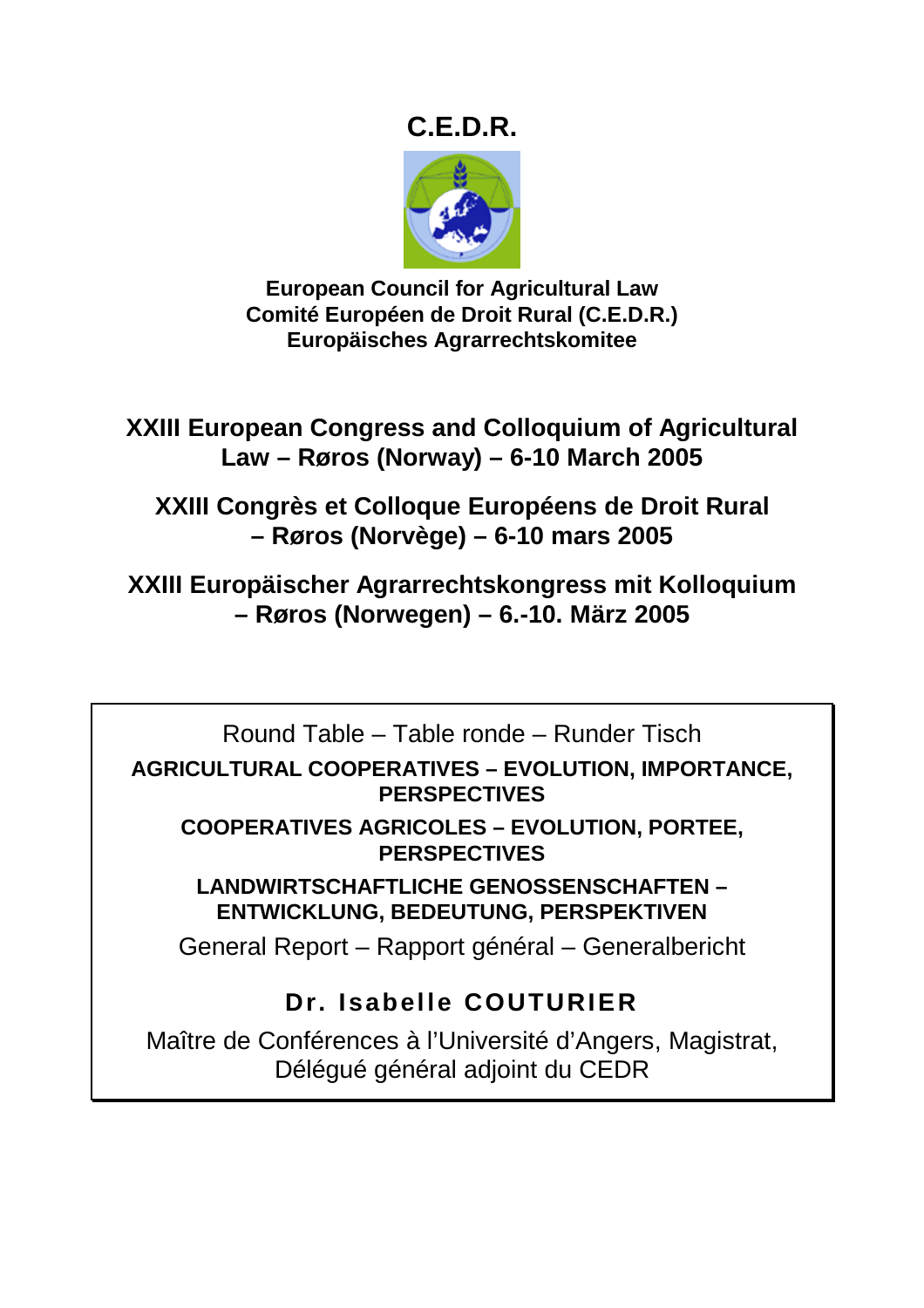# **Agricultural Cooperatives – Evolution, importance, perspectives**

**Dr. Isabelle COUTURIER –** Maître de Conférences à l'Université d'Angers; Magistrat; Délégué général adjoint du CEDR

.

It is proper first of all to thank the authors of the various reports provided for this Round Table devoted to agricultural co-operation. Very different countries are represented here: Germany, Argentina, Bulgaria, Great Britain, Greece, the Netherlands, Poland, Romania, Slovenia and Switzerland.

The theme was chosen mainly from the technical point of view of the development of co-operative structures two years after Regulation 1435/2003, creating the European Co-operative Society. In the finish, it has rather shown the different forms of an institution of social economy in the different participating countries, characterised by their very distinct political and economic histories.

The co-operative is an idea implemented in each of the countries represented at the Round Table, in various different configurations, in various shapes and sizes, but for each one the meaning of the expression 'agricultural co-operation' is the same.

It is to be noted, first of all, that everyone agrees in recognising the peculiar contribution of co-operation to agricultural development, and, more, to social development. Co-operation is a means which producers have at their disposal to create a power for themselves, increasingly necessary for them to find and retain a place in the market, to improve their productivity or to find the best commercial conditions for their production.

It seems that agricultural co-operation has for the future a common meaning for all those represented at the Round Table, but this does not mean that the co-operatives themselves are identical. This is explained by the fact that, whilst the co-operative principles are shared by all, they are not implemented in the same way. The picture of co-operation presented here, in prospect as well as at present, might consequently appear heterogeneous. This position results from the fact that agricultural co-operation, just like the legal system, is intimately linked with the diversity of the rural economies of the different countries.

## **1. Some common definitions for distinct legal institutions**

Co-operation assumes a group of people developing an activity in their common interest. This primary definition is common to all. But the term 'co-operative' appears to take on a different meaning according to the context in which it is used. The evolution reported by the participants testifies to this. With the progressive harmonisation in the political and economic context, 'co-operation' takes on a more precise homogenised meaning accepted by everyone. This definition is then transposed according to the distinct legal requirements of the law of each country.

### **1.1 Historical differences surrounding the term 'co-operative'**

Almost all the rapporteurs indicated that co-operatives were founded in their country in the course of the 19<sup>th</sup> century, often in different economic sectors. They suggest a means used by people, especially agriculturalists, to deal with problems amongst which are cited the need for credit or for specialised insurance, but also the need for business supplies, to generate sales or to transform production. Co-operation was used quite seldom in this era for agricultural production itself, and with relatively little success. It is often underlined that co-operation brought with it at that time positive social consequences, contributing to the education and training of men. It is interesting to note that co-operation was able to be used, in Poland and Argentina, as a tool in colonising new lands, as a stage of regional development at the time of their exploitation.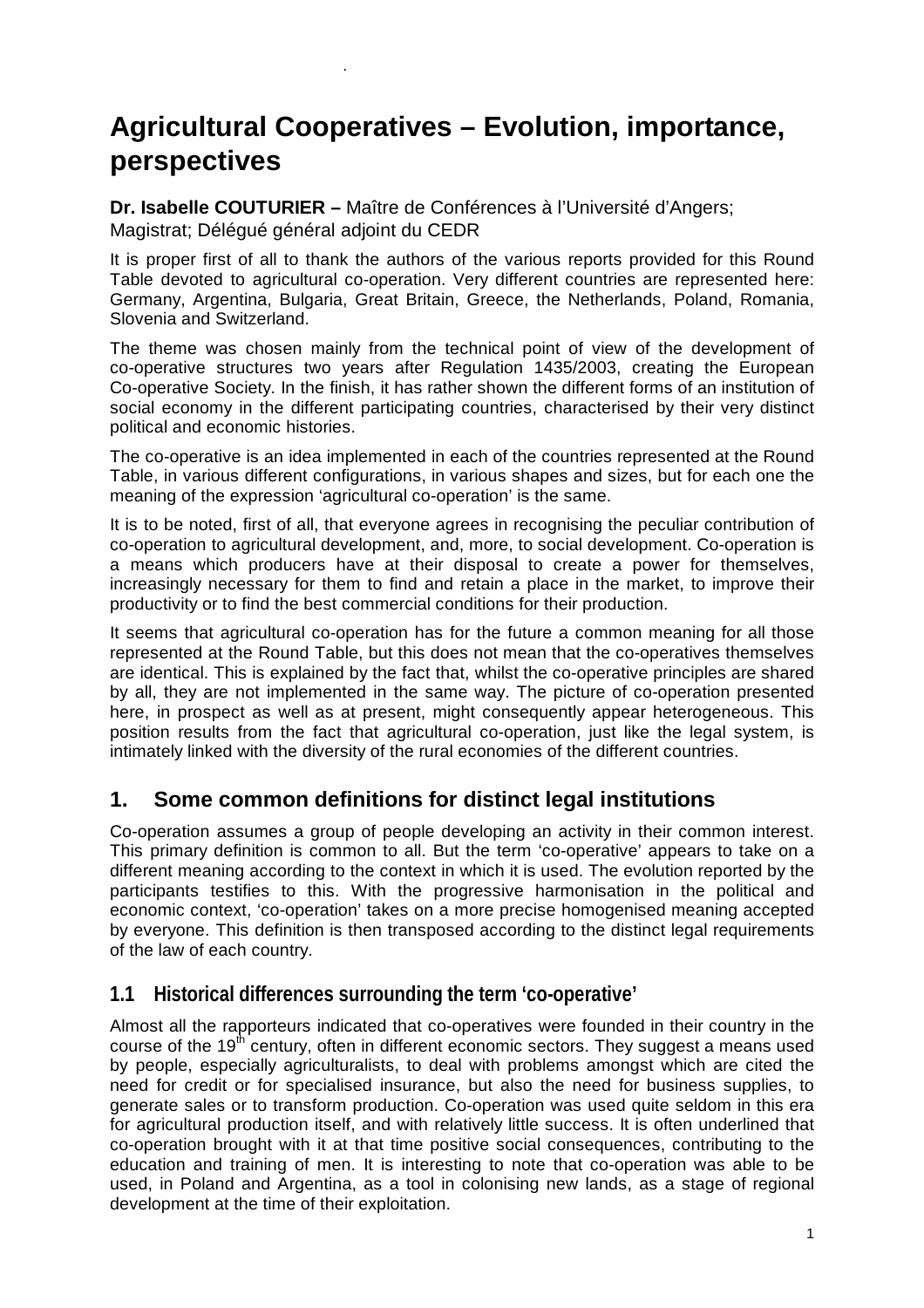A little later, in the  $20<sup>th</sup>$  century, co-operatives were often used to develop both horizontal and vertical integration of agricultural businesses. In the eastern European countries production co-operatives were put in place with the advent of the Communist regimes. So in Romania, landowners and businessmen were forced into co-operatives, which became inalienably the owners of the lands. Similar arrangements were put in place in Slovenia, Bulgaria and Poland. In terms of production, the results of these structures were often weak. They disappeared with the political changes in these countries, at the same time as land reforms were put in place reinstating private ownership. New co-operatives have developed, although most often without having agricultural production as the object.

These countries have these days a liberal economy and have re-established private ownership, and the definition of 'co-operative' appears to have come into line with other states.

#### **1.2 Present agreement of the definition of 'co-operative'**

.

The rapporteurs all agree that a co-operative is defined by a specific means and aim. It presents itself as a structure within which a common activity is carried on with the aim of promoting the economic interests of its members. It does not aim to create a profit for the organisation itself but to create profits for its members. The co-operative will directly create benefits for its members, or it will create the means whereby its members can create profits for themselves.

The agricultural co-operative throughout is defined by a transposition of the preceding definition. It is an association of producers who, together, deliver all the operations and services required for their business.

On this definition, shared by all, various legal structures are formed, because the legal systems involved are organised according to different principles.

#### **1.3 The variety of legal structures of co-operative according to the country**

In certain countries (Romania, Bulgaria), there is a (recent) law on agricultural co-operatives, creating for this structure a special body of law, distinct from other types of co-operative which are governed by their own particular rules.

In other countries, only the nature of the co-operative is defined – Slovenia, Switzerland, Poland – and agricultural co-operatives develop as particular entities within that overall framework. It is noted that the co-operative regime in some countries has been developed by meticulous reference to one or more branches of the law relating to companies and similar business structures.

And again, in other countries, co-operatives are not dealt with or regulated by any particular rules. In Germany, co-operatives may be organisations of private or public law according to their object. In the Netherlands, co-operatives are governed by the law of companies or associations to which they are akin, but with some particular provisions. In Great Britain, co-operatives have no special legal structure; they may be established as "Industrial and Provident Societies" and subject to the rules relating to the activities and objectives of that type of organisation.

In all countries, these organisations have a peculiarity, developed to a greater or lesser degree. Their structures are subject to legal control, and they may be wound up in the case of breach of formal or substantive conditions; this control is judicial and is facilitated by the requirements for publicity to which the organisation is subject. Very rare are the countries in which administrative control derives from the constitution (Greece).

Sometimes, fiscal law recognises the co-operative specifically. The principle is that cooperatives are subjected to fiscal law applicable to other business organisations. Certain countries accord a particular treatment, more or less favourable, subject however to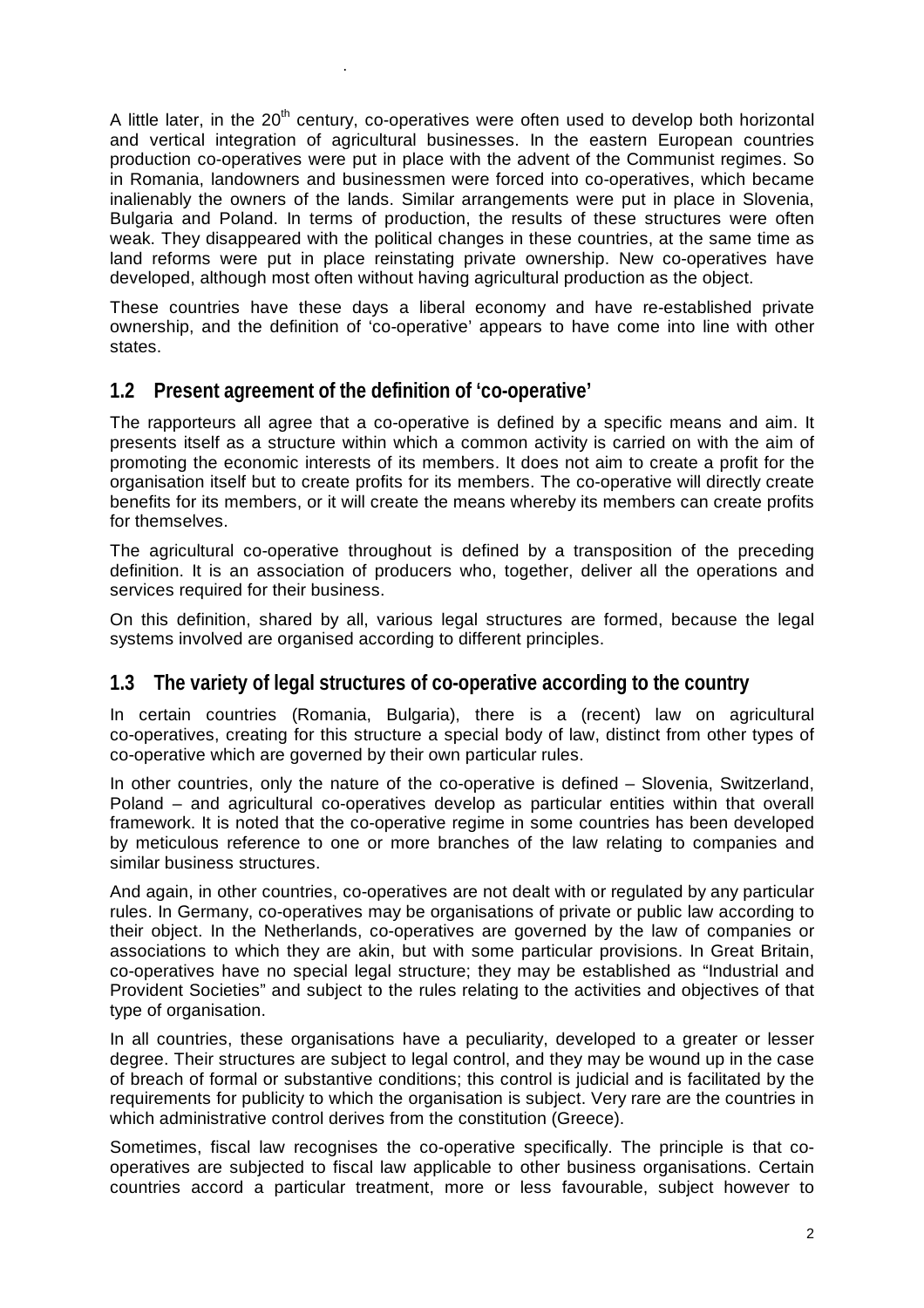respect for co-operative principles and to the extent that the activity is managed by the members. (Greece, United Kingdom, Germany).

The meaning of the word 'co-operative' is at present globally converging; equally, the precise nature of the idea varies according to the country and to the quite varied implementation of the co-operative principles.

### **2. The constitutional variations of co-operative principles**

.

= The object of the co-operative managed by its members is fixed by the articles of association. The activity is initially fixed according to its nature; co-operatives exist which are general-purpose (rare in Switzerland) or specialised. The participating countries have demonstrated the great versatility of operations carried out by agricultural co-operatives.

The articles will provide for sales and purchases, services, equipment, development; co-operatives for the principal business activity exist less commonly than in the past. Also, the business objects are stipulated in the articles; they will say whether the activities are exclusive or not, time limited, annually renewable (in the Netherlands), etc.

Involvement of third parties is sometimes possible but in a limited form (e.g. United Kingdom, Slovenia).

= Becoming a member of a co-operative is voluntary and unrestricted; the expression 'open door policy' defines, in general, the principle. In all countries, all producers are at liberty to join. In reality, in many countries, there is a joining procedure which supposes that candidates apply to become members of the co-operative (cf. Netherlands, Slovenia). There is often a possibility of limiting entry based on the objects of the co-operative (e.g. Switzerland) or on the processing capacity of the cooperative concerned. It is noteworthy that, in the Netherlands, admission of nonnationals is contemplated in the context of the internationalisation of agriculture and the fall in the number of producers nationally.

As a corollary, the right of withdrawal is freely available on notice. There as well, the economic activity undertaken by the co-operative leads sometimes to restrictions such as a retirement indemnity (Switzerland or the Netherlands) or a waiting period before repayment of contributions.

= It appears that everywhere there is democratic management of co-operatives, directed and controlled by the members. In all countries, the power of management is vested in the general meeting. In countries where co-operatives are more highly developed, representative meetings are sometimes organised in order to make the democracy more effective (Germany). The concept of a management board or college composed of co-operative members exists everywhere. A supervising authority sometimes exists, which may take the form of reviewers from within the cooperative, but which may not be specifically regulated. A salaried, non-member manager is often appointed.

Participation of the members in management is on the basis of one-man-one-vote. Many countries permit the use of weighted voting in order to reflect economic reality (Slovenia, the Netherlands, Greece, Germany). Non-executive members do not always have a vote (e.g. Greece).

= Two forms of organisation exist side by side for the sharing of capital. In a number of countries, each member shares the capital, according to his activity. There are countries in which very particular regulations have been laid down, often with a view to the past, as a result of which common ownership of land is prohibited in Poland and the capital share of each member is limited. On the other hand, in countries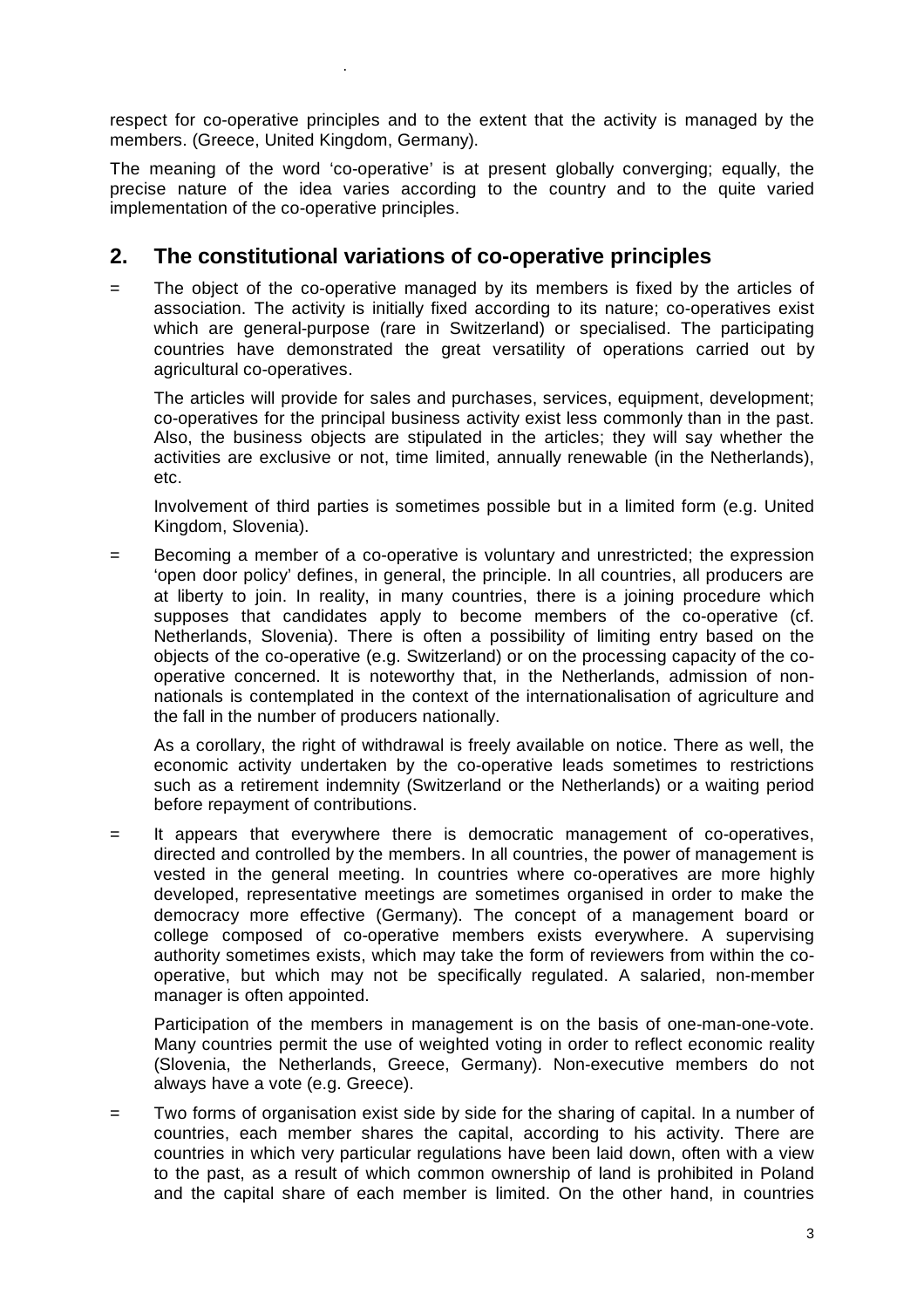where a co-operative is close to a partnership, the members subscribe and the cooperative finances itself the activities undertaken for a profit to the subscribers or more generally according to conditions laid down in the co-operative's constitution (United Kingdom). The second form corresponds to less powerful economic structures. The system of shares varies a great deal; sometimes they are transferable (e.g. Switzerland, Romania), sometimes not (Netherlands or Slovenia).

- = The distribution of the rewards takes the form of a discount proportional to the activity contributed to the co-operative, on the conditions laid down in the articles. Certain countries require reserves. In all cases it is possible to create free reserves. Argentina allocates profits attributable to contributions of non-executive members to a fixed reserve. It also places a ceiling on interest paid on capital if that exists.
- = The members are generally liable for the actions of the co-operative to the extent of their contributions. There are often contractual variations, usually because of insufficient capital requiring the co-operative to find financial partners.

The contractual basis of the articles of association explains the variety of interpretations of the co-operative principles found in them.

The legal picture of agricultural co-operation in all the countries represented at this Round Table is contrasting. It is clear that the degree of agricultural development of each country deeply influences the disparities revealed. The modern reality of agricultural co-operatives is therefore very heterogeneous.

#### **3. Contrasting perspectives**

.

It has been stated that the position of co-operatives these days remains limited (Great Britain) or in marked decline to a greater or lesser degree (Switzerland, Argentina, Bulgaria). In Poland, where co-operatives might appear numerous, their difficulties in the context of strong political and economic change have given private enterprise the opportunity to take their business and their markets.

It is clear that this situation does not apply throughout Europe; Germany has shown as much, and this positive situation might have been confirmed by countries such as Denmark or France in ways even more pronounced.

In order to resist the demands of an increasingly internationalised market economy as much as possible, co-operatives have shown a tendency to make structural adaptations. For example, Germany has experienced this tendency which has given rise to strong cooperatives, even though there are regional disparities. In other countries, these changes have hardly begun.

Practically everywhere, associations of co-operatives – co-operatives of co-operatives – have been formed which are almost amalgamations. Sometimes, through this process, cooperatives become companies. Sometimes, co-operatives take shares in common law companies. The law applicable to these operations aims essentially at recording information about the members and the co-operative's creditors, and equally at the preservation of the rights of members in businesses merged or taken over.

This movement has nothing to do with the setting up of federations, as in several countries, offering technical services to co-operatives (such as advice or marketing) and facilitating the representation of the co-operative's interest to the authorities.

The co-operative movement is based on principles of solidarity, democracy and responsibility. Each country has demonstrated in its submission its meticulous commitment to these concepts which have underpinned the development of the agricultural economy. And the participants have shown that co-operatives can today occupy a place in the economy which is of service to farmers, demonstrating that a form of social economy